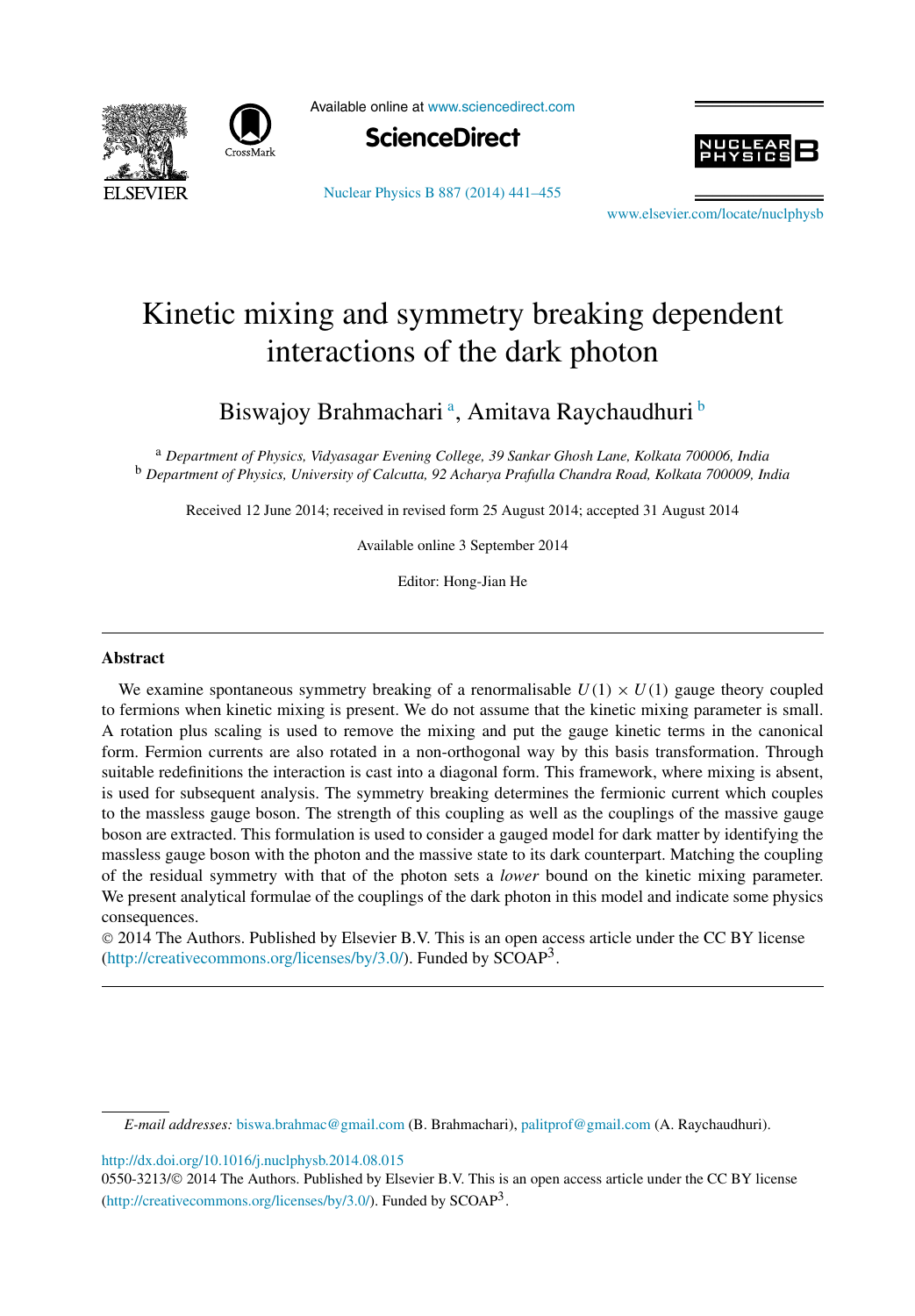## <span id="page-1-0"></span>**1. Introduction**

In a non-abelian gauge theory the field tensor  $F^a_{\mu\nu}$  is gauge covariant and the kinetic term is  $\mathcal{L} = -\frac{1}{4} F^{a\mu\nu} F^a_{\mu\nu}$ , where  $\mu$ ,  $\nu$  are Lorentz indices and *a* is a gauge index both of which are summed over. This form is determined by Lorentz and gauge invariance. For a  $U(1)$  gauge theory, on the other hand,  $F^{\mu\nu}$  by itself is gauge invariant. Therefore, if there are several  $U^{i}(1)$  $(i = 1, \ldots, n)$  factors in a theory the possibility of mixed terms in the Lagrangian of the form  $-\alpha_{ij}F^{i\mu\nu}F^j_{\mu\nu}$  (*i*  $\neq j$ ), where  $\alpha_{ij}$  quantify the mixing (in a given basis), opens up. Indeed, such *kinetic mixing* has been noted in the literature [\[1\]](#page-13-0) and its origin, especially in the context of grand unification where two  $U(1)$  factors are often encountered, examined [\[2\].](#page-13-0) If both the  $U(1)$ are embedded in a grand unified theory (GUT) such as  $E_6$  then at the unification scale the mixing will vanish but it could be generated at low energy where the GUT symmetry is not exact, by renormalisation group (RG) effects. Phenomenological applications in the context of dark matter have considered the kinetic mixing of a "dark sector"  $U(1)$  gauge field with the  $U(1)<sub>Y</sub>$ of the standard model [\[3\].](#page-13-0) The detectability of a such a dark photon in a number of experiments using different approaches has been examined [\[4\].](#page-14-0) The alternative of the kinetic mixing of the "dark sector"  $U(1)$  with  $U(1)_{EM}$  has also been proposed [\[5\].](#page-14-0) Possible tests of such a photon– dark photon mixing scenario are available in the literature [\[6\].](#page-14-0) Consequences of mixing between several dark sector  $U(1)$  factors have been illustrated in [\[7\].](#page-14-0)

In this work our endeavour has been to take a detailed look at the effect of spontaneous symmetry breaking on a theory with two kinetically mixed  $U(1)$  factors where the gauge bosons also couple to fermions, that is, when interaction terms are present. In the literature such models are usually analysed with the assumption that the coefficient of the mixing term, *c*, is small. We have not imposed this restriction.<sup>1</sup> On the contrary, we show that depending on the two  $U(1)$  gauge coupling strengths,  $g_1$  and  $g_2$ , a *lower* bound on the magnitude of *c* will exist if the coupling of the final unbroken gauge symmetry is to match that of electromagnetism, *e*. In particular, we show that in this case *c* must satisfy

$$
\frac{1}{4} \left| \frac{g_1^2 + g_2^2}{2e^2} - 1 \right| \le |c| \le \frac{1}{4}.\tag{1}
$$

In the special case  $g_1 = g_2 = e$  the lower bound on *c* becomes zero. Also, if  $(g_1^2 + g_2^2) > 4e^2$ then there is no solution.

In general the presence of two  $U(1)$  symmetries will entail all particles to carry two distinct charges. Consequently there are two fermionic currents. These currents couple exclusively to the two gauge bosons of the theory without any cross terms. In this way the starting basis of our analysis is defined.

We proceed in the following stages. In the first the mixing term  $F^1_{\mu\nu}F^{2\mu\nu}$  is removed by a transformation of gauge bosons involving an orthogonal rotation and a scaling.<sup>2</sup> The initial basis where kinetic mixing terms are present is denoted as the *A* basis and the second where non-diagonal terms are removed as the *B* basis. Thereafter spontaneous symmetry breaking of the type,  $U^1(1) \times U^2(1) \rightarrow U^3(1)$  takes place. This causes a further orthogonal rotation of gauge bosons taking the *B* basis to the mass eigenstates which we term as the *X* basis. One of the states,

<sup>&</sup>lt;sup>1</sup> For a discussion of kinetic mixing of a dark photon with the hypercharge  $U(1)_Y$  without the small mixing restriction see, for example, [\[8\].](#page-14-0)

<sup>2</sup> The scaling of the gauge fields is matched by an inverse scaling of the corresponding couplings.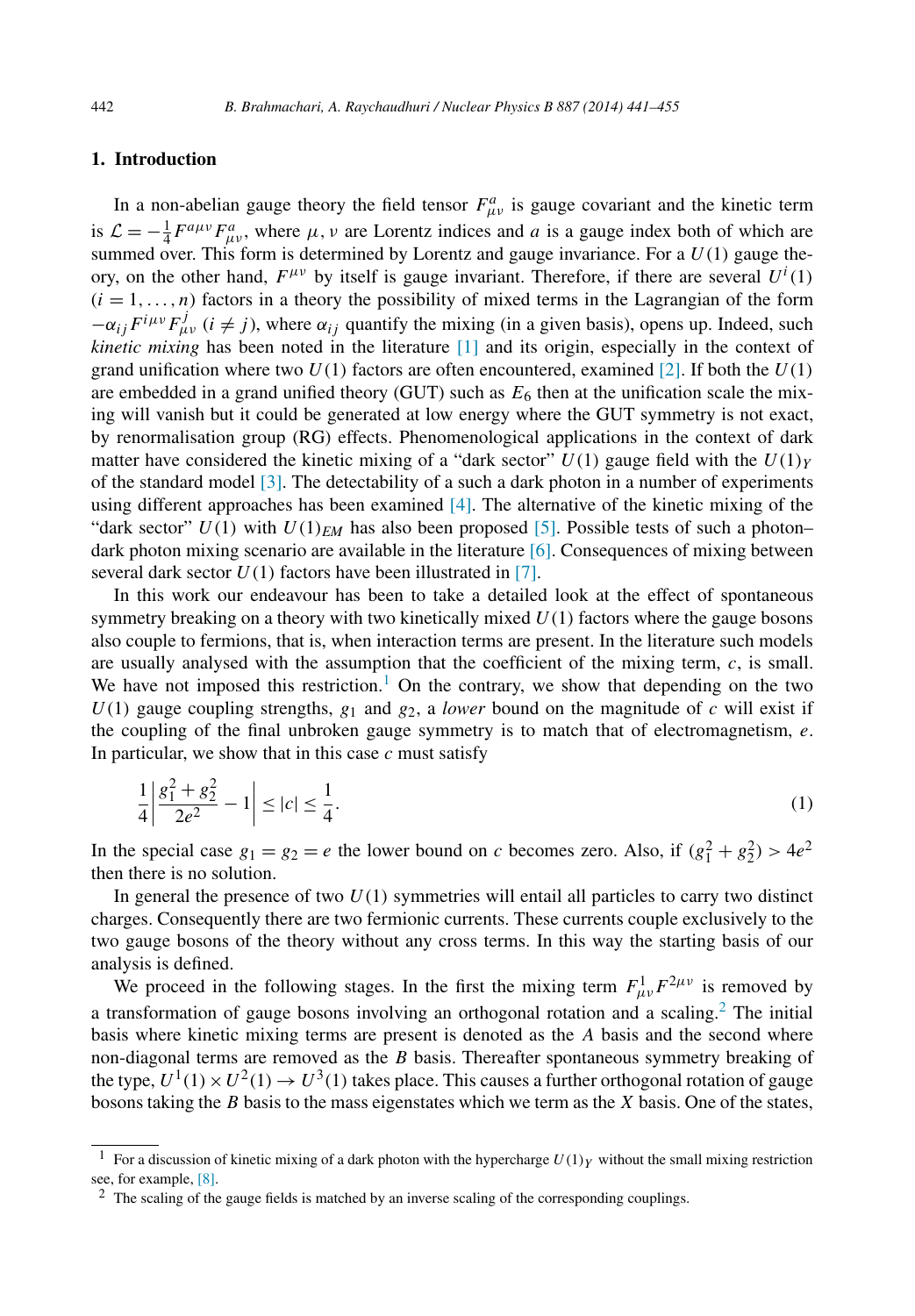<span id="page-2-0"></span> $X^1_\mu$ , associated with the unbroken  $U^3(1)$  remains massless while the other state  $X^2_\mu$  is massive. These mass eigenstates form an orthonormal basis. The original *A* basis where mixing terms are present and which is related to this mass basis *X* by orthogonal and scaling transformations cannot then be orthogonal. That leads us to no conflict as we can define charges of fermions and scalars consistently in the *B* basis which *is* orthogonal.

We evaluate the couplings of the massless and massive gauge boson states to fermions after symmetry breaking. The massless eigenstate,  $X^1_\mu$ , couples to one particular combination of the two fermion currents. We express this specific combination in terms of the direction of symmetry breaking in the  $U^1(1) \times U^2(1)$  space and further determine the coupling strength of the massless boson to the current related to the unbroken charge. The coupling of the massive gauge boson,  $X^2_{\mu}$ , is conveniently given in terms of the above current combination and another current which is orthogonal to it. We observe that the coupling of  $X^2_\mu$  to the unbroken combination is controlled by the kinetic mixing parameter *c*.

We have indicated how these results on couplings may offer a window on the physics of dark matter via a *calculable* ordinary matter–dark matter interaction strength. We have given two examples. In the first, ordinary matter does not have any dark charges and also, as expected, the dark matter does not have electric charge. In the second example, an extra  $U(1)$  of the dark sector is kinetically mixed with normal  $U(1)_{EM}$ . Spontaneous symmetry breaking occurs in such a manner that the unbroken direction remains along  $U(1)_{EM}$ . This means that only the dark  $U(1)$ is broken. In such an event due to the presence of kinetic mixing in the unbroken theory we derive relations between gauge couplings in the broken theory. Such relations will not exist if kinetic mixing is absent.

Our paper is arranged as follows. In the next section we set up the notation and the transformation from the *A* (mixed) to the *B* (unmixed) basis. Symmetry breaking is considered in the following section and the *X*-basis is defined as the (orthogonal) mass basis for gauge bosons. Analytic expressions for the couplings of the gauge boson mass eigenstates to fermions are given in the next section. Possible application of these ideas in the context of dark matter are then considered. We end with our conclusions.

### **2. Removing kinetic mixing by rotation and scaling**

In general, the kinetic terms for a gauge theory consisting of two  $U(1)$  groups can be written as<sup>3</sup>

$$
\mathcal{L}_{gauge} = -\frac{1}{4} F_{\mu\nu}^1 F^{1\mu\nu} - \frac{1}{4} F_{\mu\nu}^2 F^{2\mu\nu} - 2c F_{\mu\nu}^1 F^{2\mu\nu}.
$$
\n(2)

Here the field strengths are expressed in terms of gauge fields by the usual formula

$$
F_{\mu\nu}^r = \partial_{\mu} A_{\nu}^r - \partial_{\nu} A_{\mu}^r, \quad \text{where } r = 1, 2,
$$
\n<sup>(3)</sup>

and *c* is a real kinetic mixing parameter. Gauge invariance cannot fix the magnitude of *c*. In fact, *c* has different values for different basis choices. Once we are able to fix the basis  $A^1_\mu$ ,  $A^2_\mu$  using a set of physical arguments, then *c* becomes a meaningful parameter. The Lagrangian for the interaction of fermions with gauge bosons is

$$
\mathcal{L}_{int} = g_1 j_1^{\mu} A_{\mu}^1 + g_2 j_2^{\mu} A_{\mu}^2 = (j_1^{\mu} j_2^{\mu}) \begin{pmatrix} g_1 & 0 \\ 0 & g_2 \end{pmatrix} \begin{pmatrix} A_{\mu}^1 \\ A_{\mu}^2 \end{pmatrix}.
$$
 (4)

<sup>&</sup>lt;sup>3</sup> The theory may have other non-abelian gauge symmetries which we suppress.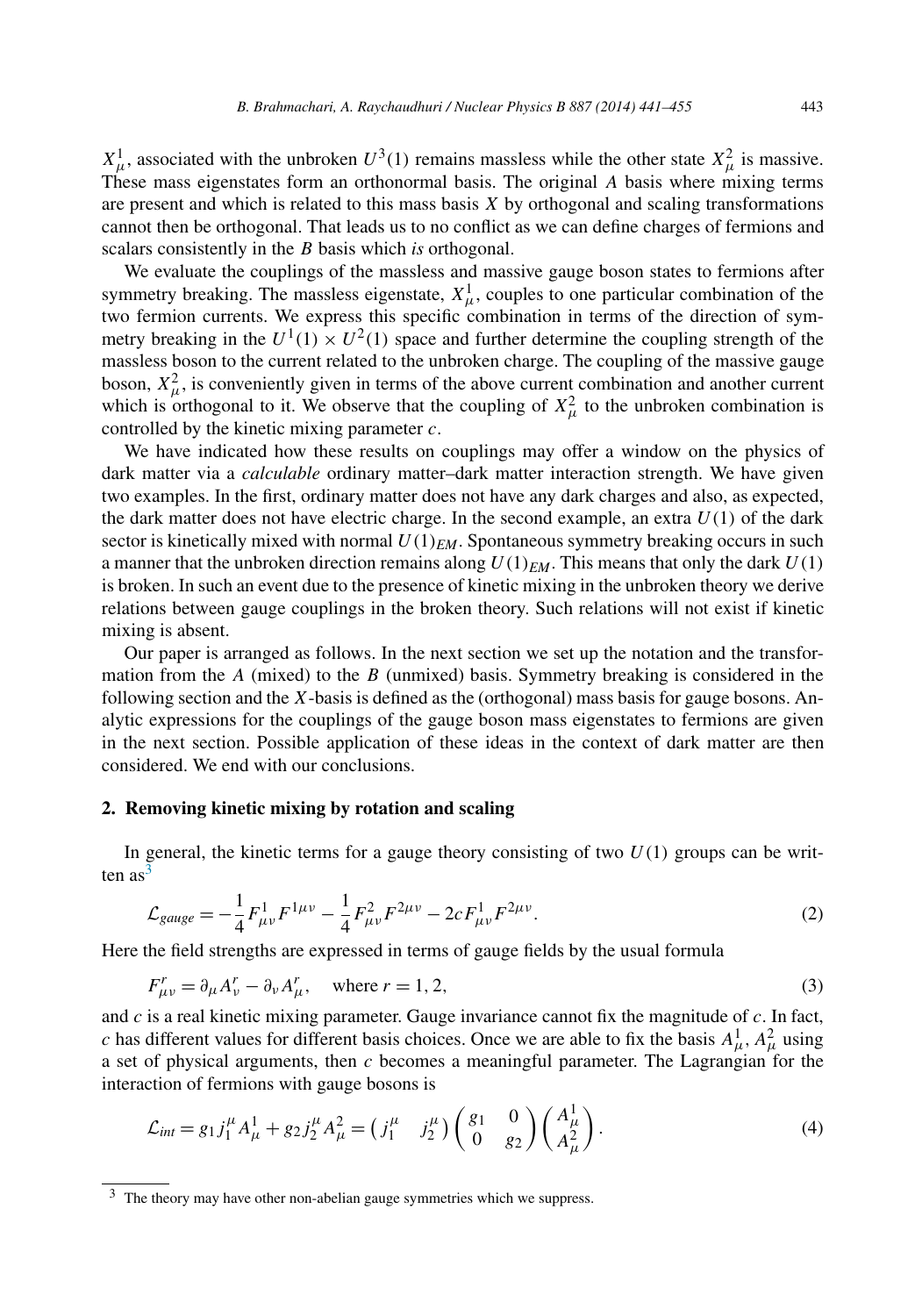Above,  $j_r^{\mu}$  ( $r = 1, 2$ ), is the fermionic current due to the presence of  $U(1)_r$  charge

$$
j_r^{\mu} = q_r^f \bar{\psi} \gamma^{\mu} \psi. \tag{5}
$$

 $g_r$  is the corresponding coupling strength. We see that the initial basis, called *A* basis, is fixed by demanding that couplings of gauge bosons to fermions is diagonal.

Through an orthogonal rotation by  $\pi/4$  in the  $A^1_\mu - A^2_\mu$  sector<sup>4</sup> followed by scaling, by a factor which can always be chosen to be real, one can remove the kinetic mixing and bring the gauge Lagrangian in Eq. [\(2\)](#page-2-0) to the canonical form. After these transformations one has

$$
\mathcal{L}_{gauge} = -\frac{1}{4} G_{\mu\nu}^1 G^{1\mu\nu} - \frac{1}{4} G_{\mu\nu}^2 G^{2\mu\nu}.
$$
\n(6)

Here the redefined field strength tensors are

$$
G_{\mu\nu}^r = \partial_{\mu} B_{\nu}^r - \partial_{\nu} B_{\mu}^r, \quad \text{where } r = 1, 2.
$$
 (7)

The new basis is defined by the transformation equation

$$
\begin{pmatrix} A^1_\mu \\ A^2_\mu \end{pmatrix} = \frac{1}{2\sqrt{2}} \begin{pmatrix} \sqrt{\frac{1}{\lambda_1}} & -\sqrt{\frac{1}{\lambda_2}} \\ \sqrt{\frac{1}{\lambda_1}} & \sqrt{\frac{1}{\lambda_2}} \end{pmatrix} \begin{pmatrix} B^1_\mu \\ B^2_\mu \end{pmatrix} . \tag{8}
$$

In this new basis, here termed the *B* basis, there is no kinetic mixing, but we have lost the diagonal form of interaction with fermions. In the transformation matrix given in Eq. (8), the parameters  $\lambda_1$ ,  $\lambda_2$  are given by

$$
\lambda_{1,2} = \frac{1}{4} \pm c. \tag{9}
$$

We observe that  $\lambda_1, \lambda_2$  are the eigenvalues of a real symmetric matrix formed by the coefficients of terms in Eq. [\(2\).](#page-2-0) If the scaling transformations in Eq. (8) are real then  $\lambda_1$  and  $\lambda_2$  must be positive, which results in the following inequalities<sup>5</sup>:

$$
|c| < \frac{1}{4}, \qquad 0 < \lambda_{1,2} < \frac{1}{2}, \quad \text{subject to} \quad \lambda_1 + \lambda_2 = \frac{1}{2}.\tag{10}
$$

Under the transformation  $c \leftrightarrow -c$  we get  $\lambda_1 \leftrightarrow \lambda_2$ . So, we can keep  $c > 0$  and  $\lambda_1 > \lambda_2$  in this analysis with the understanding that the results for negative *c* can be obtained by the prescription noted above.

It is to be borne in mind that Eq. (8) is not an orthogonal transformation so if the *B* basis is orthogonal<sup>6</sup> the *A* basis is not. We will define the  $U(1) \times U(1)$  charges in the *B* basis which is orthonormal keeping in mind that in this basis off-diagonal interactions with fermions are present. However, the mixing parameter *c*, defined in the *A* basis can still be constrained as we discuss now.

<span id="page-3-0"></span>

<sup>&</sup>lt;sup>4</sup> This rotation angle is determined by the equality of the coefficients of the two diagonal terms,  $F_{\mu\nu}^i F^{i\mu\nu}$  ( $i = 1, 2$ ), in Eq. [\(2\)](#page-2-0) and is independent of the magnitude of c. In the absence of c the rotation t equivalent basis.

<sup>&</sup>lt;sup>5</sup> We show later that physical processes are well defined in the  $c \rightarrow 1/4$  limit.

<sup>6</sup> It is shown in the following that the *B* basis is related to the physical mass eigenstates by an orthogonal transformation.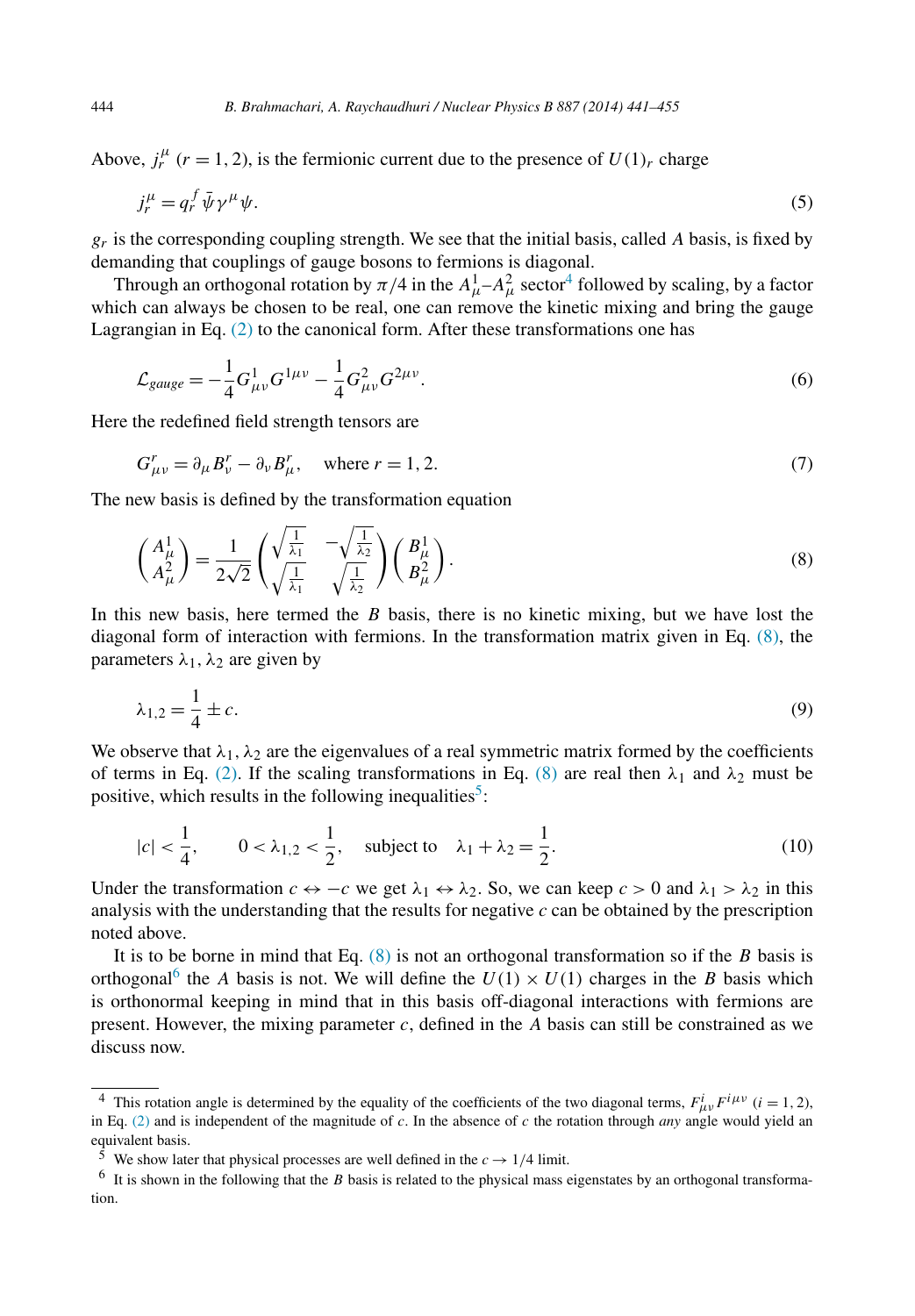<span id="page-4-0"></span>Let us rewrite Eq. [\(4\)](#page-2-0) as

$$
\mathcal{L}_{int} = \frac{1}{2\sqrt{2}} \left( j_1^{\mu} \quad j_2^{\mu} \right) \left( \frac{\frac{g_1}{\sqrt{\lambda_1}}}{\frac{g_2}{\sqrt{\lambda_1}}} \frac{\frac{-g_1}{\sqrt{\lambda_2}}}{\frac{g_2}{\sqrt{\lambda_2}}} \right) \left( \frac{B_{\mu}^1}{B_{\mu}^2} \right). \tag{11}
$$

It is amply evident now that these are two equivalent formulations of the same phenomenon. The first description corresponds to Eq. [\(2\)](#page-2-0) and Eq. [\(4\)](#page-2-0) where there is kinetic mixing among the  $U(1)$  gauge field strengths (i.e.,  $c \neq 0$ ) and the currents couple only to the corresponding gauge bosons, i.e.,  $j_r^{\mu}$  to  $A_{\mu}^r$  for  $r = 1, 2$ . In the second picture given by Eq. [\(6\)](#page-3-0) and Eq. (11) there is no kinetic mixing among gauge boson fields,  $B_{\mu}^{1,2}$ , but the currents  $j_{1,2}^{\mu}$  couple to both gauge bosons. It is to be noted that in Eq. (11) a change of *c* only affects the scaling within the matrix and in the limit  $c \rightarrow 0$  we have

$$
\mathcal{L}_{int} = \frac{1}{\sqrt{2}} \left( j_1^{\mu} \quad j_2^{\mu} \right) \begin{pmatrix} g_1 & -g_1 \\ g_2 & g_2 \end{pmatrix} \begin{pmatrix} B_{\mu}^1 \\ B_{\mu}^2 \end{pmatrix} . \tag{12}
$$

From Eq. [\(8\)](#page-3-0) we can easily see that in this limit  $B^1_\mu$  and  $B^2_\mu$  have equal admixtures of  $A^1_\mu$  and  $A^2_\mu$ . This result is reminiscent of degenerate perturbation theory.

An alternate but useful way of rewriting interactions in Eq.  $(11)$  is to express it in terms of a redefined set of currents  $J_{1,2}^{\mu}$  which couple diagonally to the gauge bosons  $B_{\mu}^{1,2}$ . One then has

$$
\mathcal{L}_{int} = \begin{pmatrix} J_1^{\mu} & J_2^{\mu} \end{pmatrix} \begin{pmatrix} \tilde{g}_1 & 0 \\ 0 & \tilde{g}_2 \end{pmatrix} \begin{pmatrix} B_{\mu}^1 \\ B_{\mu}^2 \end{pmatrix} . \tag{13}
$$

In this process, currents involving fermions are scaled and rotated now, as,

$$
\begin{pmatrix} J_1^{\mu} \\ J_2^{\mu} \end{pmatrix} = \begin{pmatrix} \cos \phi & \sin \phi \\ -\cos \phi & \sin \phi \end{pmatrix} \begin{pmatrix} j_1^{\mu} \\ j_2^{\mu} \end{pmatrix},
$$
\n(14)

which is a non-orthogonal transformation, and

$$
\cos \phi = \frac{g_1}{\sqrt{g_1^2 + g_2^2}}, \qquad \sin \phi = \frac{g_2}{\sqrt{g_1^2 + g_2^2}},
$$
  

$$
\tilde{g}_1 = \frac{\sqrt{g_1^2 + g_2^2}}{2\sqrt{2\lambda_1}}, \qquad \tilde{g}_2 = \frac{\sqrt{g_1^2 + g_2^2}}{2\sqrt{2\lambda_2}}.
$$
 (15)

For  $c > 0$  we have  $\lambda_1 > \lambda_2$  which leads to  $\tilde{g}_2 > \tilde{g}_1$ .

In the special case  $g_1 = g_2 \equiv g$ , which we consider in an example later, the relations in Eq. (15) become

$$
\cos \phi = \sin \phi = \frac{1}{\sqrt{2}}, \qquad \tilde{g}_1 = \frac{g}{2\sqrt{\lambda_1}}, \qquad \tilde{g}_2 = \frac{g}{2\sqrt{\lambda_2}}.
$$
 (16)

It is to be noted that though Eq. (13) bears a strong resemblance to Eq. [\(4\)](#page-2-0) a major difference is that the currents  $j^{\mu}$  and  $J^{\mu}$  are related by a non-orthogonal rotation.

## **3. Spontaneous symmetry breaking**

At this point we are in a position to consider symmetry breaking of the  $U^1(1) \times U^2(1)$  theory. For a scalar field  $\Phi$  with  $U^{1,2}(1)$  charges  $q_{1,2}^s$  the covariant derivative is

$$
D^{\mu}\Phi = \left[\partial^{\mu} - ig_{1}q_{1}^{s}A_{1}^{\mu} - ig_{2}q_{2}^{s}A_{2}^{\mu}\right]\Phi = \left[\partial^{\mu} - i\tilde{g}_{1}Q_{1}^{s}B_{1}^{\mu} - i\tilde{g}_{2}Q_{2}^{s}B_{2}^{\mu}\right]\Phi. \tag{17}
$$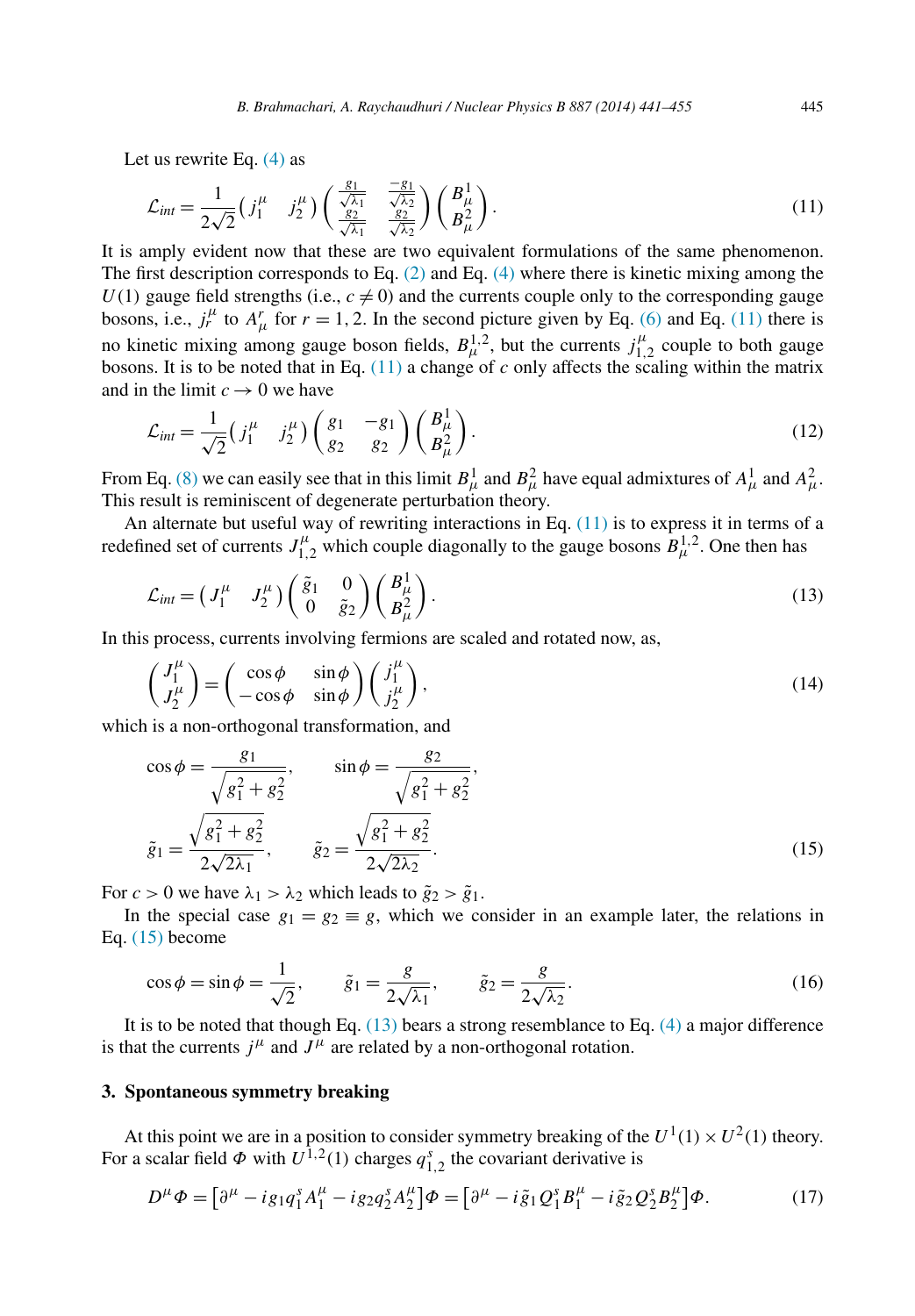In our convention, we have assigned charges  $Q_i$  in the *B* basis and the  $q_i$  charges are in the *A* basis. They are related through Eq. [\(14\).](#page-4-0) Thus

$$
\begin{pmatrix} Q_1 \\ Q_2 \end{pmatrix} = \begin{pmatrix} \cos \phi & \sin \phi \\ -\cos \phi & \sin \phi \end{pmatrix} \begin{pmatrix} q_1 \\ q_2 \end{pmatrix}.
$$
 (18)

We can now consider spontaneous breaking of the  $U^1(1) \times U^2(1)$  symmetry by the scalar field developing a vacuum expectation value  $\langle \Phi \rangle = v/\sqrt{2} \neq 0$ . The gauge boson mass matrix in the *B*1*,*<sup>2</sup> basis is

$$
M_{gauge}^2 = v^2 \left( \frac{(\tilde{g}_1 Q_1^s)^2}{(\tilde{g}_2 Q_2^s)(\tilde{g}_1 Q_1^s)} - \frac{(\tilde{g}_2 Q_2^s)(\tilde{g}_1 Q_1^s)}{(\tilde{g}_2 Q_2^s)^2} \right).
$$
(19)

The mass eigenstates are denoted by  $X^1_\mu$ ,  $X^2_\mu$ . One eigenstate has a zero eigenvalue while the other one is massive.<sup>7</sup> Because  $X^1_\mu$  and  $X^2_\mu$  are eigenvectors of a real symmetric matrix with distinct eigenvalues, they are orthogonal. Furthermore, we know that the diagonalising matrix is an orthogonal matrix.

$$
\begin{pmatrix} X_{\mu}^{1} \\ X_{\mu}^{2} \end{pmatrix} = \begin{pmatrix} \cos \theta & -\sin \theta \\ \sin \theta & \cos \theta \end{pmatrix} \begin{pmatrix} B_{\mu}^{1} \\ B_{\mu}^{2} \end{pmatrix}.
$$
 (20)

The mixing angle is

$$
\cos \theta = \frac{1}{N} \left[ \tilde{g}_2 \mathcal{Q}_2^s \right], \qquad \sin \theta = \frac{1}{N} \left[ \tilde{g}_1 \mathcal{Q}_1^s \right], \tag{21}
$$

where the normalisation factor is given by,

$$
N^{2} = (\tilde{g}_{2} Q_{2}^{s})^{2} + (\tilde{g}_{1} Q_{1}^{s})^{2}.
$$
\n(22)

The two eigenvalues of the mass matrix are,

$$
m_1^2 = 0, \qquad m_2^2 = N^2 v^2. \tag{23}
$$

Interactions of the mass eigenstates  $X^1_\mu$  and  $X^2_\mu$  can now be written neatly. From Eq. [\(13\)](#page-4-0) one has

$$
\mathcal{L}_{int} = \begin{pmatrix} J_1^{\mu} & J_2^{\mu} \end{pmatrix} \begin{pmatrix} \tilde{g}_1 & 0 \\ 0 & \tilde{g}_2 \end{pmatrix} \begin{pmatrix} \cos \theta & \sin \theta \\ -\sin \theta & \cos \theta \end{pmatrix} \begin{pmatrix} X_{\mu}^1 \\ X_{\mu}^2 \end{pmatrix} . \tag{24}
$$

When  $U(1) \times U(1)$  symmetry is spontaneously broken to a residual  $U(1)$ , there is an associated conserved charge which is a linear combination of *Q*<sup>1</sup> and *Q*2. This conserved charge can be written in a normalised form as

$$
Q = \alpha_1 Q_1 + \alpha_2 Q_2 \quad (\alpha_1^2 + \alpha_2^2 = 1),
$$
\n(25)

such that the scalar field  $\Phi$  which acquires a vacuum expectation value triggering the symmetry breaking satisfies $8$ 

$$
\alpha_1 Q_1^s + \alpha_2 Q_2^s = 0. \tag{26}
$$

<span id="page-5-0"></span>

<sup>&</sup>lt;sup>7</sup> The complex scalar field  $\Phi$  provides the longitudinal mode for  $X^2_\mu$  and also results in a real scalar boson. The latter can couple to the SM Higgs boson through quartic terms in the scalar potential leading to a 'Higgs portal' for the dark matter [\[9\].](#page-14-0)

<sup>&</sup>lt;sup>8</sup> This direction is independent of whether we choose the  $A_{1,2}^{\mu}$  basis or the  $B_{1,2}^{\mu}$  basis. Here we have used the  $B_{1,2}^{\mu}$ basis.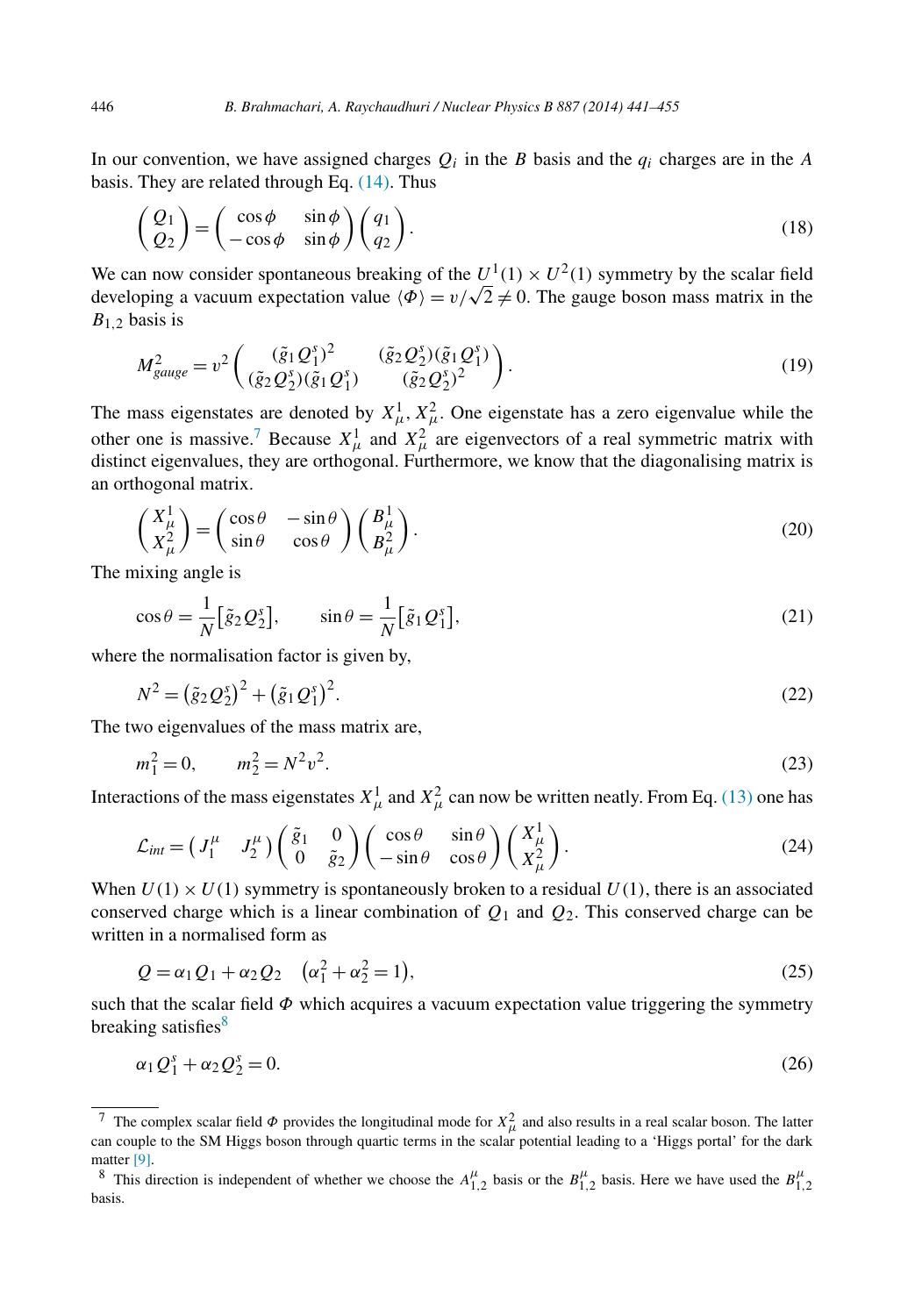<span id="page-6-0"></span>This implies (up to an overall sign)

$$
\alpha_1 = \frac{Q_2^s}{\sqrt{Q_1^{s2} + Q_2^{s2}}}, \qquad \alpha_2 = -\frac{Q_1^s}{\sqrt{Q_1^{s2} + Q_2^{s2}}}.
$$
\n(27)

One can also define another charge, which is not conserved, and is orthogonal in direction to *Q*:

$$
Q' = -\alpha_2 Q_1 + \alpha_1 Q_2. \tag{28}
$$

The non-conservation of  $Q'$  is due to the fact that the corresponding  $U(1)$  symmetry is broken.

One can use Eq. (27) to express the mass of  $X_{\mu}^2$  in terms of  $\alpha_{1,2}$ . From Eqs. [\(15\),](#page-4-0) [\(22\),](#page-5-0) and [\(23\)](#page-5-0) one has

$$
m_2^2 = \frac{(g_1^2 + g_2^2)(Q_1^{s2} + Q_2^{s2})}{8} \left(\frac{\alpha_1^2}{\lambda_2} + \frac{\alpha_2^2}{\lambda_1}\right) v^2.
$$
 (29)

## **4. Fermion interactions**

Recall that we had originally defined fermionic currents in Eq. [\(5\)](#page-3-0) in the presence of kinetic mixing. These currents had a diagonal interaction with gauge bosons in the *A* basis. A combination of  $j_{1,2}^{\mu}$  was identified in Eq. [\(14\)](#page-4-0) to form  $J_{1,2}^{\mu}$  which had a diagonal form of interaction in the *B* basis. These currents will now be further mixed during spontaneous symmetry breaking. We can express fermionic interactions of the gauge boson mass eigenstates in terms of the currents defined through the charges  $Q^f$  and  $Q'^f$  as

$$
\hat{J}_1^{\mu} = Q^f \bar{\psi} \gamma^{\mu} \psi = (J_1^{\mu} \alpha_1 + J_2^{\mu} \alpha_2), \qquad \hat{J}_2^{\mu} = Q'^f \bar{\psi} \gamma^{\mu} \psi = (-J_1^{\mu} \alpha_2 + J_2^{\mu} \alpha_1). \tag{30}
$$

It is convenient to write the interaction Lagrangian of massive and massless gauge bosons as

$$
\mathcal{L}_{int} = \sum_{i,j=1,2} g_{ij} \hat{J}_i^{\mu} X_{\mu}^j.
$$
\n(31)

Here  $X^1_\mu$  corresponds to the surviving  $U(1)$  and it couples only to  $\hat{J}^\mu_1$ . On the contrary  $X^2_\mu$ couples to both  $\hat{J}_1^{\mu}$  as well as the orthogonal combination, namely,  $\hat{J}_2^{\mu}$ . To determine the coupling strengths  $g_{ij}$  we reexpress Eq. [\(24\)](#page-5-0) as

$$
\mathcal{L}_{int} = \left[ \left\{ \tilde{g}_1 J_1^{\mu} \cos \theta - \tilde{g}_2 J_2^{\mu} \sin \theta \right\} X_{\mu}^1 + \left\{ \tilde{g}_1 J_1^{\mu} \sin \theta + \tilde{g}_2 J_2^{\mu} \cos \theta \right\} X_{\mu}^2 \right].
$$
 (32)

In particular, using Eqs. [\(21\)](#page-5-0) and (27) the interaction of the massless gauge boson  $X^1_\mu$  is

$$
\mathcal{L}_{X^1} = \frac{\tilde{g}_1 \tilde{g}_2}{\sqrt{\tilde{g}_1^2 \alpha_2^2 + \tilde{g}_2^2 \alpha_1^2}} \left( J_1^{\mu} \alpha_1 + J_2^{\mu} \alpha_2 \right) X_{\mu}^1 = g_{11} \hat{J}_1^{\mu} X_{\mu}^1. \tag{33}
$$

We can now read off the coupling strengths  $g_{11}$  and  $g_{21}$  from Eq. (33). We see that

$$
g_{11} = \frac{\tilde{g}_1 \tilde{g}_2}{\sqrt{\tilde{g}_1^2 \alpha_2^2 + \tilde{g}_2^2 \alpha_1^2}}, \qquad g_{21} = 0.
$$
 (34)

By a rearrangement of terms, one obtains the more familiar expression

$$
\frac{1}{g_{11}^2} = \frac{\alpha_1^2}{\tilde{g}_1^2} + \frac{\alpha_2^2}{\tilde{g}_2^2}.
$$
\n(35)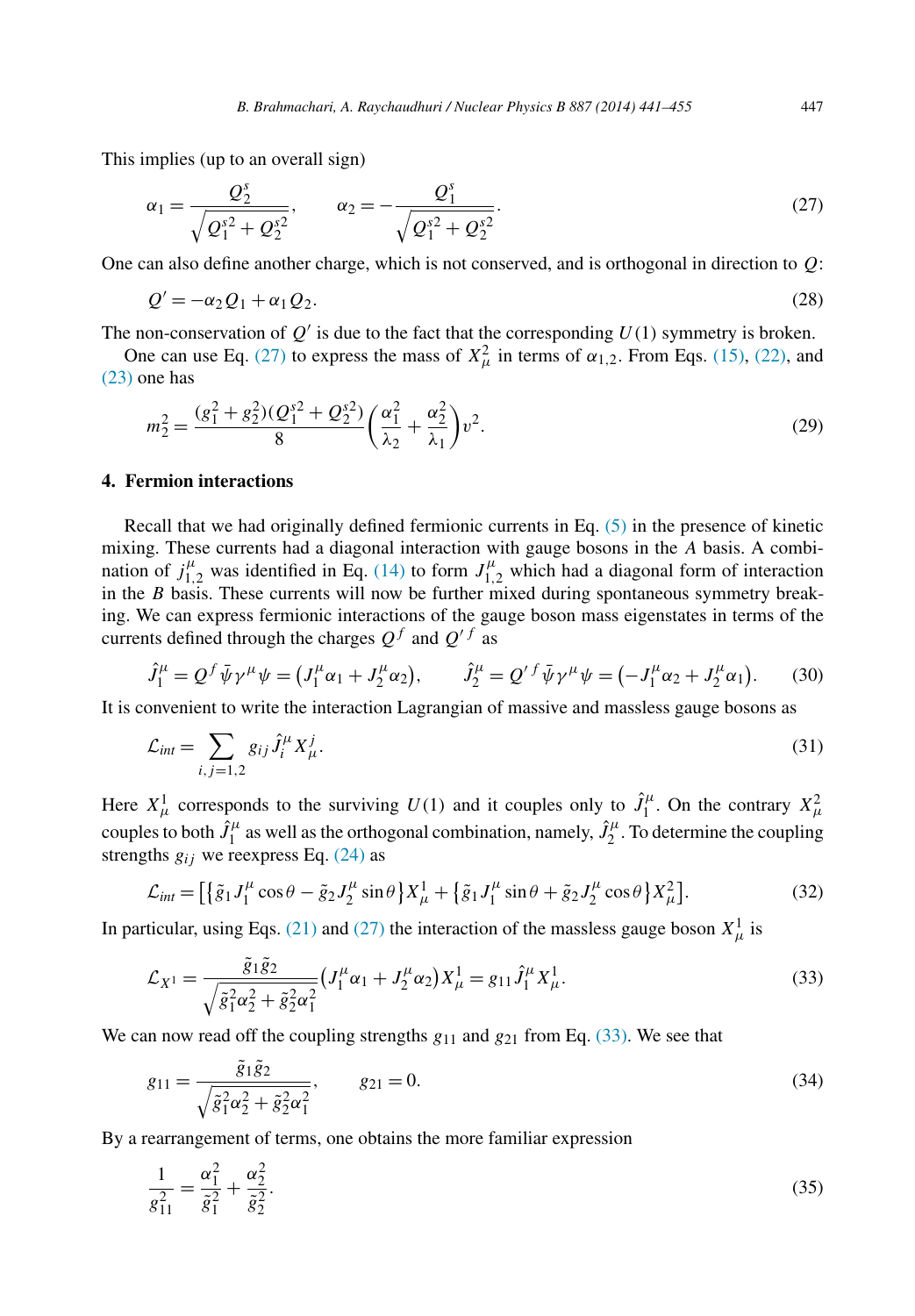An interesting consequence of Eq. [\(35\)](#page-6-0) is that

$$
\tilde{g}_1 \le g_{11} \le \tilde{g}_2. \tag{36}
$$

As  $X^1_\mu$  corresponds to a surviving  $U(1)$  symmetry, it couples only to  $\hat{J}^1_\mu$ . The interaction of  $X^2_\mu$ can be expressed as

$$
\mathcal{L}_{X^2} = \frac{1}{\sqrt{\tilde{g}_1^2 \alpha_2^2 + \tilde{g}_2^2 \alpha_1^2}} \left[ -\alpha_1 \alpha_2 (\tilde{g}_1^2 - \tilde{g}_2^2) \hat{J}_1^{\mu} + (\alpha_2^2 \tilde{g}_1^2 + \alpha_1^2 \tilde{g}_2^2) \hat{J}_2^{\mu} \right] X_{\mu}^2, \tag{37}
$$

whence, we can again read off the couplings of the heavy gauge boson  $X^2_\mu$  with the two currents, viz.

$$
g_{22} = \sqrt{\tilde{g}_1^2 \alpha_2^2 + \tilde{g}_2^2 \alpha_1^2} = \frac{\sqrt{g_1^2 + g_2^2}}{2\sqrt{2}} \sqrt{\left(\frac{\alpha_2^2}{\lambda_1} + \frac{\alpha_1^2}{\lambda_2}\right)},
$$
(38)

$$
g_{12} = -\frac{\alpha_1 \alpha_2 (\tilde{g}_1^2 - \tilde{g}_2^2)}{\sqrt{\tilde{g}_1^2 \alpha_2^2 + \tilde{g}_2^2 \alpha_1^2}} = -\alpha_1 \alpha_2 \frac{\sqrt{g_1^2 + g_2^2}}{2\sqrt{2}} \left( \frac{\lambda_2 - \lambda_1}{\sqrt{(\lambda_1 \lambda_2)(\alpha_1^2 \lambda_1 + \alpha_2^2 \lambda_2)}} \right).
$$
(39)

Here we emphasise that  $X^2_\mu$  couples to both  $\hat{J}^\mu_1$  as well as  $\hat{J}^\mu_2$  because there is no symmetry which can force it to couple to  $\hat{J}_2^{\mu}$  only.

## **5. Applications**

Even though the existence of dark matter was known for a long time  $[10]$ , in fact since the 1930s, recent satellite-based experiments such as COBE and WMAP have brought the issue to the foreground [\[11\].](#page-14-0) Analysis of temperature anisotropies of Cosmic Microwave Background (CMB) data found in the PLANCK experiment has shown that in the universe 26*.*8% of all matter and energy is dark matter [\[12\].](#page-14-0) Dark matter interacts with the visible sector by gravitational interactions. Other possible interactions of the dark sector with the visible one has to be tightly controlled in order for it to qualify as dark matter. Any such interaction, if it exists at all, cannot be stronger than the weak interactions, i.e., the candidate dark matter could be a weakly interacting massive particle (WIMP) [\[13\].](#page-14-0) Here we examine the possibility of gauge kinetic mixing between the ordinary photon and a dark counterpart being at the origin of such an interaction. This can also account for the fact that halo properties of galaxies, studied in cosmological simulations, hint towards dark matter self-interactions [\[14,15\].](#page-14-0)

The idea of a "dark photon" kinetically mixed with the ordinary photon has been invoked before in theories of dark matter [\[5,6\].](#page-14-0) In these theories the dark matter (DM) coupling to the dark photon is of comparable strength as the coupling of the ordinary photon to standard model (SM) matter. Though the dark matter does not couple to the ordinary photon, the SM matter develops a tiny coupling to the dark photon through the small kinetic mixing. This leads to an effective interaction between the dark and SM sectors whose strength is controlled by kinetic mixing. In the subsections below we examine how our calculations can be useful for such considerations without the assumption of a small kinetic mixing. In other words in the following discussions the value of the mixing parameter is not necessarily small.

<span id="page-7-0"></span>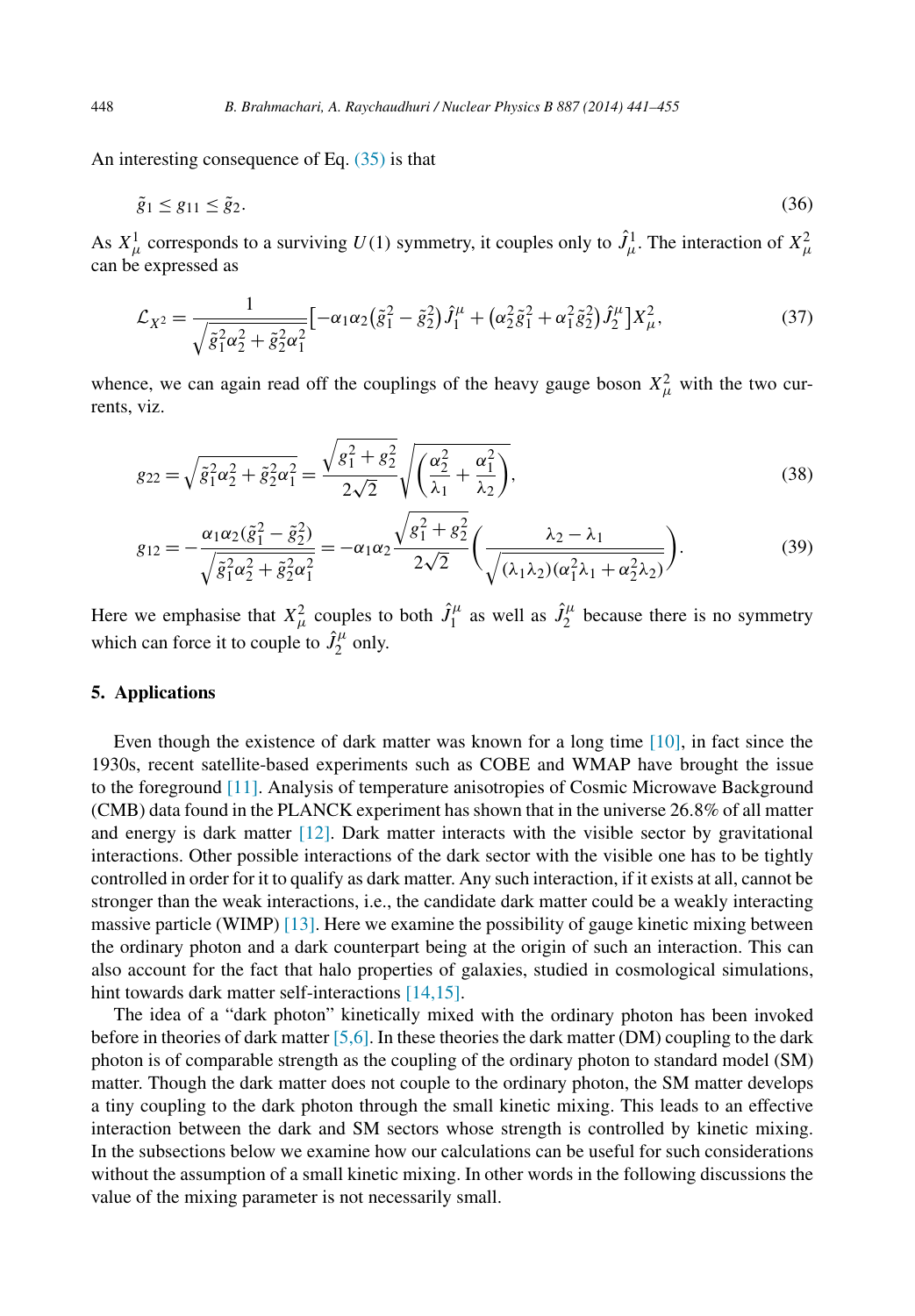### <span id="page-8-0"></span>*5.1. Couplings and charges of dark photons*

In a realistic theory the residual unbroken  $U(1)$  group has to be identified with  $U(1)_{EM}$ , i.e., the massless gauge boson,  $X^1_\mu$ , has to be the photon. The immediate consequence of this identification is that *g*<sup>11</sup> is related with the fine structure constant by

$$
g_{11} = e = \sqrt{4\pi\alpha_{EM}}.\tag{40}
$$

As *g*<sup>11</sup> is now expressed in terms of *e*, we can rewrite Eq. [\(35\)](#page-6-0) as,

$$
\alpha_1^2 \left(\frac{e^2}{\tilde{g}_1^2}\right) + \alpha_2^2 \left(\frac{e^2}{\tilde{g}_2^2}\right) = 1. \tag{41}
$$

This is a key equation, arising from the identification of  $X^1_\mu$  with the photon, which relates symmetry breaking parameters  $(\alpha_{1,2})$  with the kinetic mixing strength *c* and gauge couplings  $\tilde{g}_{1,2}$  of  $X^{1,2}_{\mu}$  which are mass basis states. Using Eq. [\(15\)](#page-4-0) along with [\(9\)](#page-3-0) one can rewrite it as:

$$
(g_1^2 + g_2^2) = 2e^2[1 + 4c(\alpha_1^2 - \alpha_2^2)].
$$
\n(42)

Eq.  $(41)$  results in a *lower* bound on the kinetic mixing parameter *c*. To see this, using Eq.  $(15)$ we express the couplings  $\tilde{g}_1$  and  $\tilde{g}_2$  in units of *e* as

$$
\tilde{g}_i/e = \frac{\sqrt{g_1^2 + g_2^2}}{2\sqrt{2}e} \frac{1}{\sqrt{\lambda_i}} = \sqrt{\frac{\xi}{\lambda_i}} \quad (i = 1, 2).
$$
\n(43)

Here we have defined a new quantity *ξ* :

$$
\xi = \frac{1}{8} \frac{(g_1^2 + g_2^2)}{e^2}.
$$
\n(44)

In terms of  $\xi$ , Eq. (41) takes the shape of

$$
\lambda_1 \alpha_1^2 + \lambda_2 \alpha_2^2 = \xi. \tag{45}
$$

We may recall that  $\lambda_{1,2}$  are determined by the kinetic mixing parameter *c* in Eq. [\(9\).](#page-3-0) Using  $\alpha_1^2 + \alpha_2^2 = 1$  one can solve for  $\alpha_{1,2}$ ,

$$
\alpha_1 = \sqrt{\frac{c + (\xi - \frac{1}{4})}{2c}}, \qquad \alpha_2 = \sqrt{\frac{c - (\xi - \frac{1}{4})}{2c}}.
$$
\n(46)

Now since  $0 \le \alpha_1^2 \le 1$  and  $0 \le \alpha_2^2 \le 1$  we arrive at

$$
|c| \ge |\xi - 1/4|.\tag{47}
$$

Using Eq. (44) one immediately arrives at the inequality [\(1\)](#page-1-0) stated in the Introduction. We see that *c* can vanish only for  $\xi = 1/4$ , i.e.,  $(g_1^2 + g_2^2) = 2e^2$ . In general, when this condition will not be met, we obtain a lower bound on *c* depending on the value of *ξ* .

From Eqs. [\(38\)](#page-7-0) and [\(39\)](#page-7-0) the two other couplings  $g_{12}$  and  $g_{22}$  can be expressed in this notation as

$$
g_{12} = -e\alpha_1\alpha_2\left(\sqrt{\frac{\lambda_2}{\lambda_1}} - \sqrt{\frac{\lambda_1}{\lambda_2}}\right), \qquad g_{22} = e\frac{\xi}{\sqrt{\lambda_1\lambda_2}}.\tag{48}
$$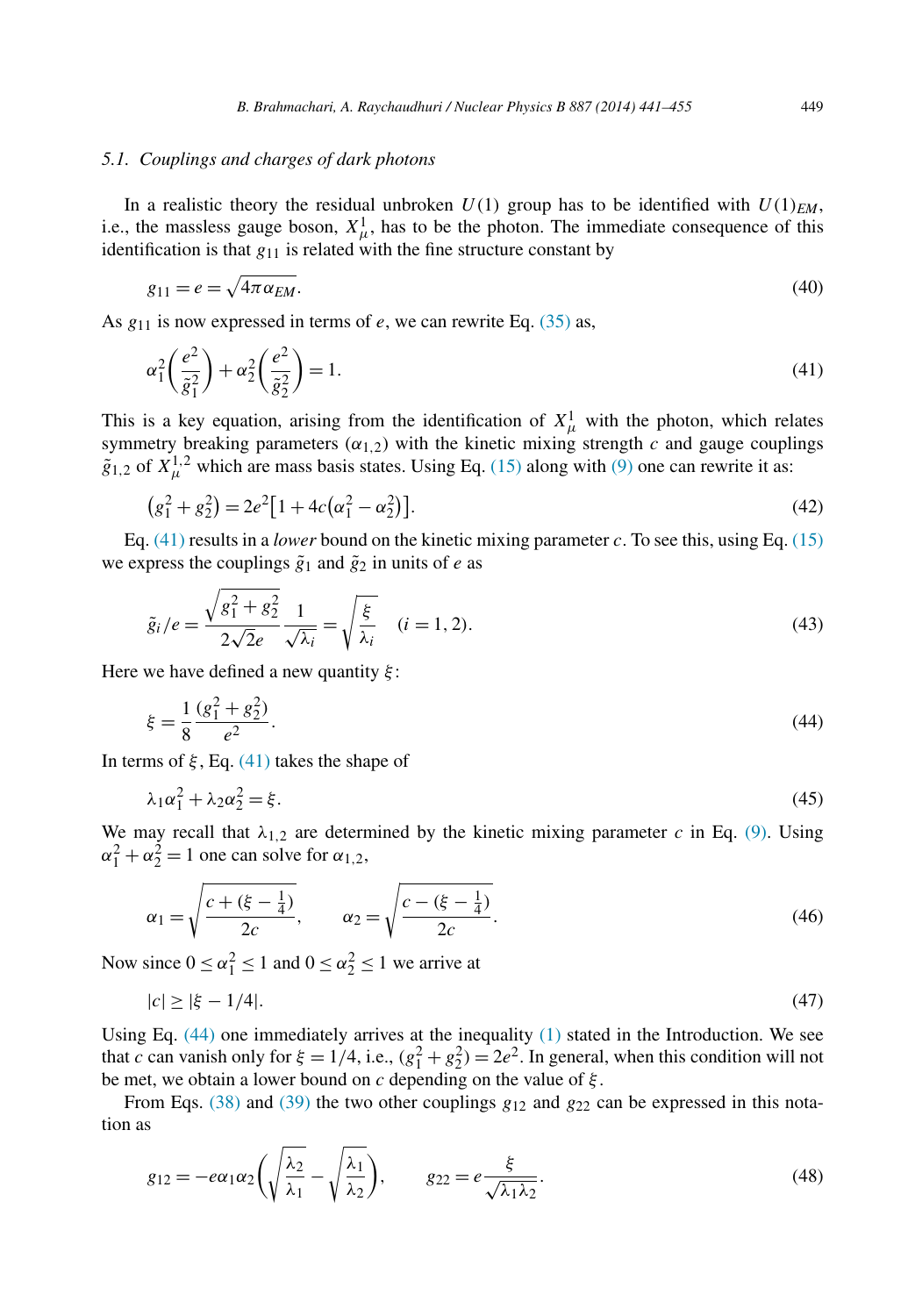<span id="page-9-0"></span>

Fig. 1. The couplings  $g_{12}$  (left panel) and  $g_{22}$  (right panel) of the dark photon  $X_2^{\mu}$  as a function of the strength of kinetic mixing *c* when  $g_{11} = e$  and  $g_{21} = 0$ . In both panels curves for several choices of  $\xi$  (indicated in the legend) are shown. The allowed ranges are  $|c| \leq \frac{1}{4}$  and  $0 \leq \xi \leq \frac{1}{2}$ . However, as  $\xi$  increases a more limited range of *c* remains consistent. (For interpretation of the references to color in this figure, the reader is referred to the web version of this article.)

As is evident from the above discussion both  $g_{12}$  and  $g_{22}$  are determined once *c* and  $\xi$  are fixed. Choosing several values of *ξ* within the permitted range, we display in Fig. 1 the dependence of  $g_{22}$  and  $g_{12}$  on *c*. We have taken the central value of  $\xi = 1/4$  and also other values equidistantly at higher and lower sides of this central value. We have presented the results for five values of *ξ* = 1*/*12 (red solid), 1*/*6 (green dotted), 1*/*4 (blue dot-dashed), 1*/*3 (magenta dotted), and 5*/*12 (blue solid). It is seen that for large *c* ∼ 1*/*4 the two couplings are of comparable size. At the small  $c$  end  $g_{12}$  tends to zero while  $g_{22}$  tends to a non-zero limiting value.

Both couplings diverge as *c* tends towards 1/4. This is a reflection of the factor  $\sqrt{\lambda_1 \lambda_2}$  in the denominator in the expressions for  $g_{12}$  and  $g_{22}$  in Eq. [\(48\)](#page-8-0) since from Eq. [\(9\):](#page-3-0)

$$
\lambda_1 \lambda_2 = \frac{1}{16} - c^2. \tag{49}
$$

Nonetheless physical processes remain finite in the  $c \rightarrow 1/4$  limit as the mass of  $X_2^{\mu}$  also diverges. Using Eqs. [\(29\)](#page-6-0) and [\(45\)](#page-8-0) one has:

$$
m_2^2 = e^2 \xi^2 (Q_1^{s2} + Q_2^{s2}) \frac{1}{\lambda_1 \lambda_2} v^2.
$$
\n(50)

For any *δ* between 0 and 1*/*4 when *ξ* changesfrom 1*/*4−*δ* to 1*/*4+*δ α*<sup>1</sup> and *α*<sup>2</sup> are exchanged, as can be seen from Eq. [\(46\).](#page-8-0) Because  $g_{12}$  depends on the product  $\alpha_1 \alpha_2$ , the curves for  $g_{12}$  for these cases overlap. For a given value of *c*, larger  $g_{22}$  corresponds to a higher  $\xi$ . Since  $\alpha_{1,2} \leq 1$ , we see from Eq. [\(46\)](#page-8-0) that for larger values of *ξ* the kinetic mixing strength *c* can take values in a restricted range. Here we have considered only positive values of *c* since, as noted, for negative *c* one has  $α_1$  interchanged with  $α_2$  whereas  $λ_1$  and  $λ_2$  are exchanged. This will take  $g_{12}$  to  $-g_{12}$ , while  $g_{22}$  will be unaffected.

We observe that once  $\alpha_1$  is fixed by *c* and  $\xi$ , the electric charge of a fermion, *Q*, is given by Eq. [\(25\)](#page-5-0) in terms of the  $U(1) \times U(1)$  charges  $Q_{1,2}$ . The orthogonal charge combination,  $Q'$ , is similarly defined in Eq. [\(28\).](#page-6-0)

In the next two subsections we present two illustrative models. In the first one  $U(1)_{sm}$  ×  $U(1)_{dm}$  breaks to  $U(1)_{EM}$ . Here suffixes *sm* and *dm* indicate visible and dark sectors respectively whereas the suffix *EM* denotes electromagnetism. In the second example  $U(1)_{EM} \times U(1)_{dm}$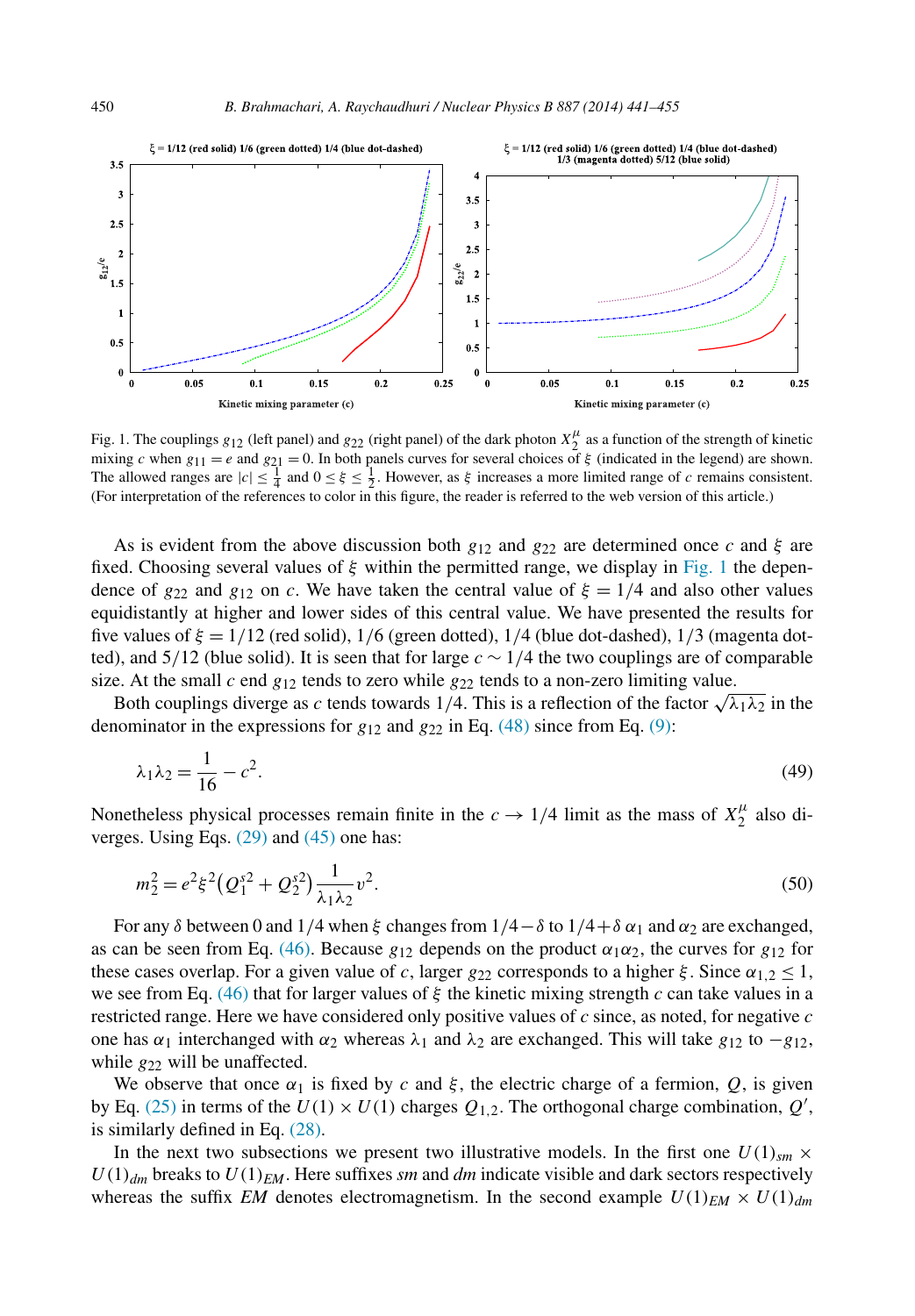<span id="page-10-0"></span>

Fig. 2. The interactions due to  $X_2^{\mu}$  exchange: between SM particles and dark matter (left) and between SM particles themselves (right).

breaks to  $U(1)_{EM}$ . In the first example gauge bosons of  $U(1)_{sm}$  and  $U(1)_{dm}$  mix during the spontaneous symmetry breaking process, whereas in the second case the mixing between photon and the dark gauge boson is solely due to the kinetic mixing.

## *5.2. Example 1. A toy model for dark matter*

In this model there are two sectors, a visible sector denoted by  $U(1)_{\rm sm}$  and a dark sector denoted by  $U(1)<sub>dm</sub>$ . Even though this model is not realistic as it stands, key features of our analysis can be demonstrated by this simplified version. Symmetry breaking is along the following line,

$$
U(1)_{sm} \times U(1)_{dm} \longrightarrow U(1)_{EM} \tag{51}
$$

To apply this formulation of kinetic mixing to models of dark matter we consider two classes of particles specified in terms of the nature of their charges *Q* and *Q* . Of these, *Q* corresponds to the current  $\hat{J}_1^{\mu}$  which is associated with  $U(1)_{EM}$ . It is a conserved charge unlike  $Q'$  which corresponds to the orthogonal broken direction. The photon  $(X_1^{\mu})$  couples through only *Q* while the dark photon  $(X_2^{\mu})$  couples to both  $Q$  – coupling  $g_{12}$  – as well as  $Q'$  – coupling  $g_{22}$ .

There are two classes of particles, namely, (a) Dark matter which is decoupled from the photon by having  $Q^{dm} = 0$ , and (b) Normal matter which has  $Q^{\prime sm} = 0$ . By choice, we have the photon coupling only to the SM sector. It will be of our interest to discuss the coupling of SM with dark matter through the dark photon,  $X_2^{\mu}$ , mediated interactions. This is shown in the left panel of Fig. 2. For momentum transfers small compared to  $m<sub>X</sub>$  from Eqs. [\(48\)](#page-8-0) the probability amplitude will be

$$
\mathcal{M}_{sm-dm} \propto \frac{g_{12} \mathcal{Q}^{sm} g_{22} \mathcal{Q}^{\prime dm}}{m_{X^2}^2} = -\bigg[ e^2 \mathcal{Q}^{sm} \mathcal{Q}^{\prime dm} \alpha_1 \alpha_2 \bigg( \sqrt{\frac{\lambda_2}{\lambda_1}} - \sqrt{\frac{\lambda_1}{\lambda_2}} \bigg) \frac{\xi}{\sqrt{\lambda_1 \lambda_2}} \bigg] \frac{1}{m_{X^2}^2}, \quad (52)
$$

where  $Q^{sm}$  and  $Q'^{dm}$  are respectively the electric charge of the SM particle and the dark charge of the DM particle.

One can readily extract the dependence of the above amplitude on *c*. One finds

$$
\mathcal{M}_{sm-dm} \propto \sqrt{16c^2 - (4\xi - 1)^2}.
$$
\n(53)

By a suitable choice of *ξ* near the limiting values

$$
\xi \to 1/4 \pm c,\tag{54}
$$

the right-hand-side of Eq. (53) can be made arbitrarily small. Hence, a small and controllable interaction cross section between the standard and dark sectors is a natural consequence of the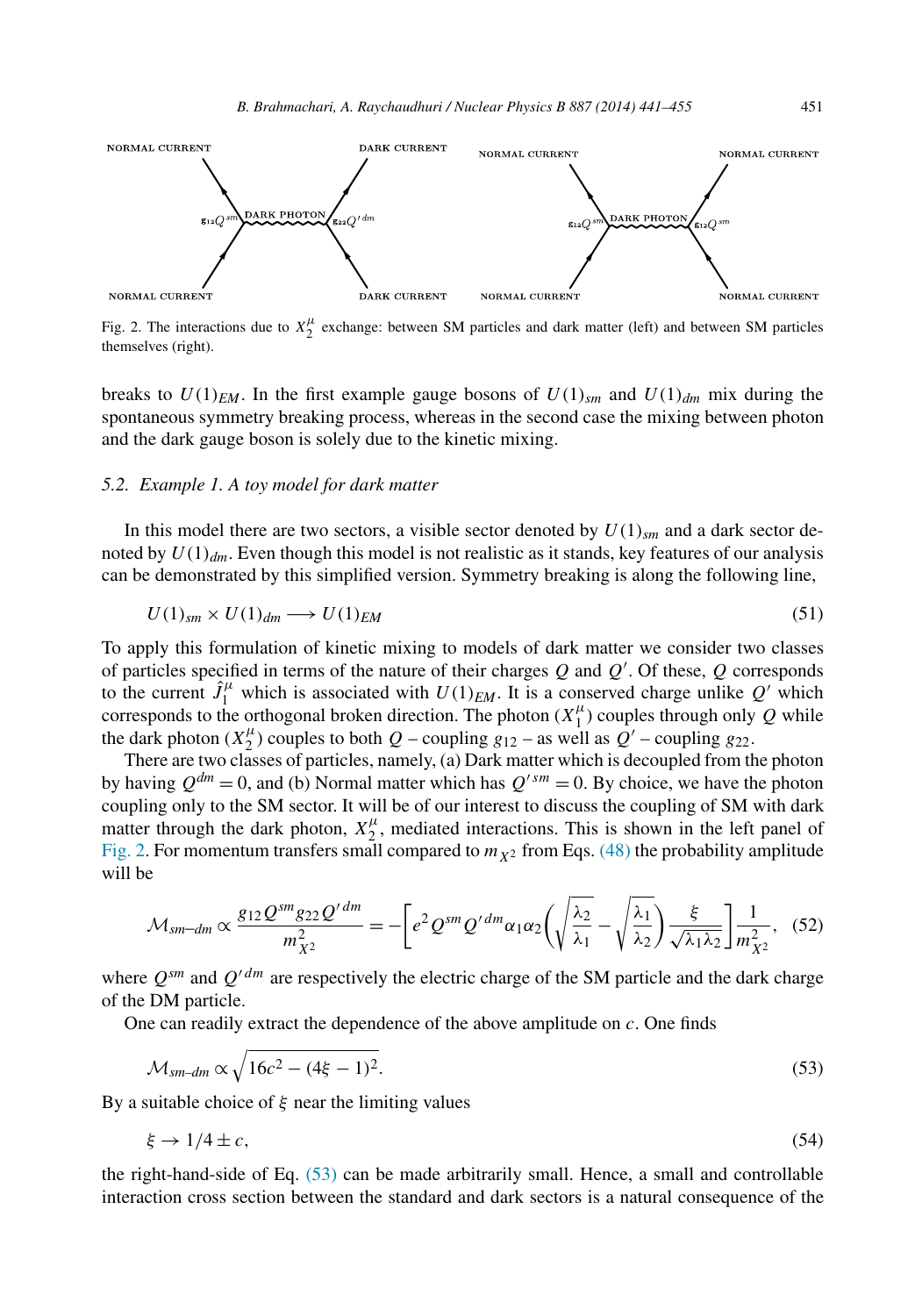<span id="page-11-0"></span>model. On the other hand, one may be tempted to think that for large values of the mixing parameter |*c*| ∼ 1*/*4 this interaction can be enhanced. However, this will also modify cross sections of purely standard processes such as  $e^-e^- \rightarrow e^-e^-$  and is very tightly constrained. For example, the  $X_2^{\mu}$  coupling to SM fermions will result in interactions within the SM sector as depicted in the right panel of [Fig. 2.](#page-10-0) This leads to the probability amplitude

$$
\mathcal{M}_{sm-sm} \propto \frac{(g_{12}Q^{sm})^2}{m_{X^2}^2} = \left[ eQ^{sm}\alpha_1\alpha_2 \left( \sqrt{\frac{\lambda_2}{\lambda_1}} - \sqrt{\frac{\lambda_1}{\lambda_2}} \right) \right]^2 \frac{1}{m_{X^2}^2}.
$$
\n
$$
(55)
$$

The dependence of the above amplitude on *c* is

$$
\mathcal{M}_{sm-sm} \propto \left(16c^2 - (4\xi - 1)^2\right). \tag{56}
$$

Needless to say, one can similarly calculate scattering within the dark matter sector via  $X_2^{\mu}$ -exchange.

## *5.3. Example 2. Realistic U(*1*)dm mixing with QED*

A simple and realistic model which appears in the literature of kinetic mixing is one in which the photon mixes with a  $U(1)_{dm}$  gauge field. Because the other gauge boson is not yet detected experimentally,  $U(1)_{dm}$  symmetry is broken and the dark photon is massive. Usually the mixing term is considered as a perturbation and its effects examined.

In our approach, which is exact, one must identify the remaining unbroken symmetry as QED which is also one of the two initial  $U(1)$  symmetries. Thus, one must demand  $X_1^{\mu} \equiv A_1^{\mu}$ . From Eqs.  $(18)$ , and  $(25)$  we can write

$$
Q = q1(\alpha_1 - \alpha_2) \cos \phi + q2(\alpha_1 + \alpha_2) \sin \phi.
$$
 (57)

The requirement that  $Q = q<sup>1</sup>$  can be achieved by

Either 
$$
\left(\alpha_1 = -\alpha_2 = \frac{1}{\sqrt{2}} \text{ and } \phi = \frac{\pi}{4}\right)
$$
 or  $(\phi = 0 \text{ and } \alpha_2 = 0).$  (58)

Of these, the second option is untenable as it implies  $g_2 = 0$  as a consequence of Eq. [\(15\).](#page-4-0)

This result identifies electric charge as the coupling of one of the factor groups that existed before symmetry breaking. From Eq. [\(15\)](#page-4-0) it implies

$$
g_1 = g_2 \equiv g, \qquad \tilde{g}_1 = \frac{g}{2\sqrt{\lambda_1}}, \qquad \tilde{g}_2 = \frac{g}{2\sqrt{\lambda_2}}.
$$
 (59)

Thus, in the *A* basis where gauge bosons have diagonal couplings with fermions, gauge coupling must be identical for the two  $U(1)$  factors. To the best of our knowledge this is a new result. Then from Eqs. [\(34\),](#page-6-0) [\(38\)](#page-7-0) and [\(39\),](#page-7-0)

$$
g_{11} = g \equiv e,\tag{60}
$$

$$
g_{22} = e \frac{1}{\sqrt{1 - 16c^2}},\tag{61}
$$

$$
g_{12} = -e \frac{4c}{\sqrt{1 - 16c^2}}.\tag{62}
$$

Using Eq. [\(44\)](#page-8-0) we get  $\xi = 1/4$  for which as shown earlier  $|c| \ge 0$ .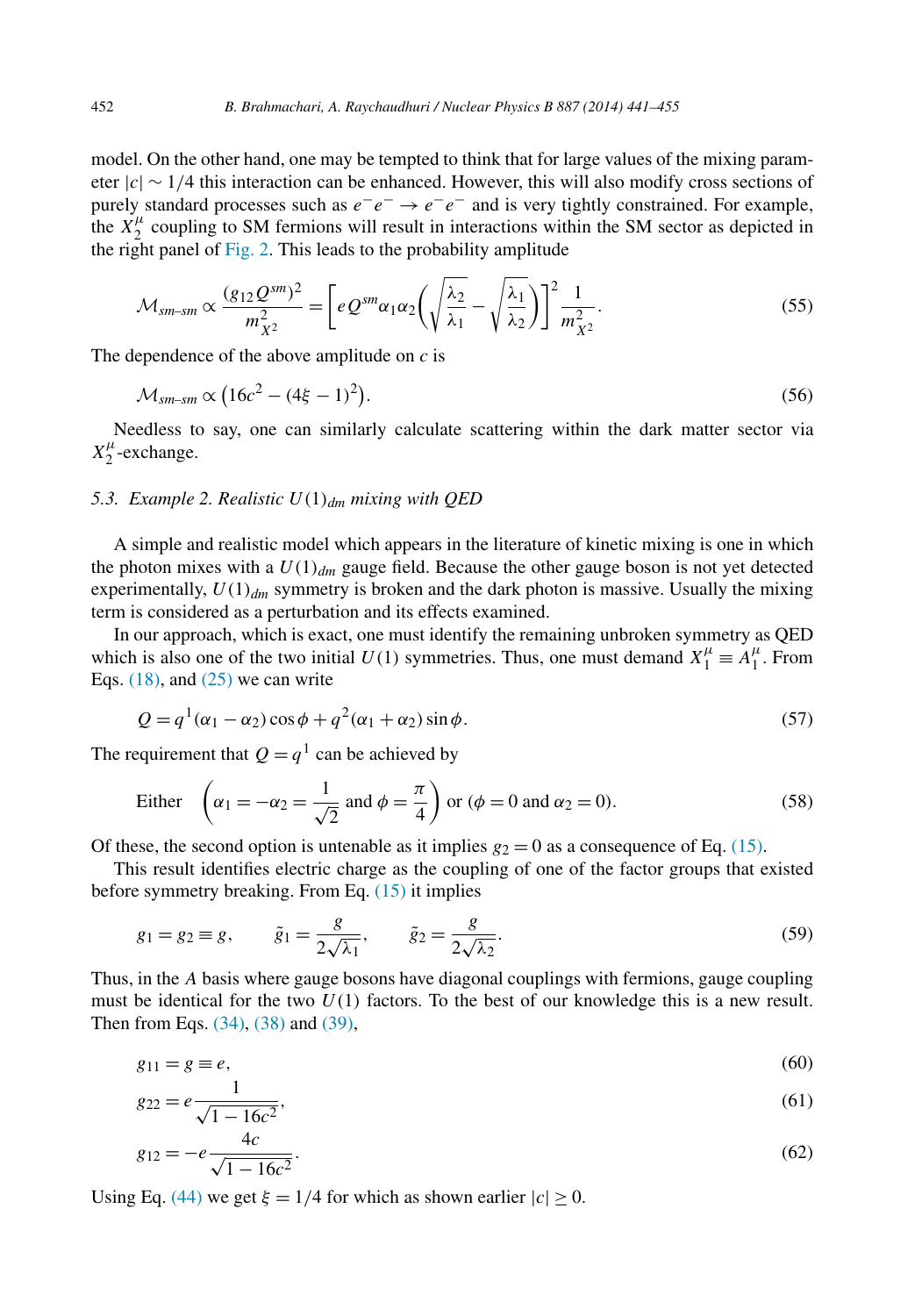Two noteworthy features here are that *g*22, the coupling within the dark matter sector mediated by  $X^2_{\mu}$ , is stronger than normal electromagnetism. Also dark matter couples to ordinary matter via the coupling  $g_{12}$  which goes to zero as the kinetic mixing parameter  $c \rightarrow 0$ .

Before moving on we would like to draw attention to another mode of handling kinetic mixing that is often used. It is common in the literature to define the mixing in the basis in which the gauge bosons are already the mass eigenstates, one of which is massless while the other has a non-zero mass typically through a Stückelberg mechanism. In such scenarios the removal of the kinetic mixing is enabled through the transformation

$$
\begin{pmatrix} A^1_{\mu} \\ A^2_{\mu} \end{pmatrix} = \begin{pmatrix} 1 & \frac{-4c}{\sqrt{1-16c^2}} \\ 0 & \frac{1}{\sqrt{1-16c^2}} \end{pmatrix} \begin{pmatrix} X^1_{\mu} \\ X^2_{\mu} \end{pmatrix} . \tag{63}
$$

Note that this leads precisely to the couplings in Eqs. [\(62\)](#page-11-0) for  $X^1_\mu$  and  $X^2_\mu$ .

### **6. Summary and conclusion**

When a theory has two (or more)  $U(1)$  symmetries then the possibility of gauge kinetic mixing opens up. We have examined kinetic mixing in a generic model with two *U(*1*)* factors where the symmetry is spontaneously broken as  $U^1(1) \times U^2(1) \rightarrow U^3(1)$ . These models are usually considered in the literature using various approaches that commonly assume a small mixing parameter, *c*, and study physical effects by varying it. In this paper in contrast we have focused on *c* without restricting it to be small. We show that in certain cases the range of *c* is bounded.

Here, as a first step the kinetic mixing term is removed by an orthogonal rotation and a scaling. It is convenient to use the charges,  $Q_{1,2}$ , of fermions and scalars in this new orthonormal basis to discuss the spontaneous symmetry breaking. The symmetry breaking identifies a charge,  $Q =$  $\alpha_1 Q_1 + \alpha_2 Q_2$ , corresponding to the unbroken gauge symmetry. The interactions are then readily expressed in terms of *Q* and an orthogonal charge *Q* . While the massless gauge boson couples only to  $Q$  (with coupling  $g_{11}$ ) the heavy gauge boson has a coupling to  $Q'$  of strength  $g_{22}$  and also to  $Q$  given by  $g_{12}$ . We derive analytical formulae for these couplings and show that both  $g_{12}$  and  $g_{22}$  are controlled by the mixing parameter *c*. An important result, which can be seen from [Fig. 1](#page-9-0) is the following. To be able to identify the unbroken  $U(1)$  coupling with that of electromagnetism for a fixed  $\xi = (g_1^2 + g_2^2)/8e^2$  there is a *lower* bound on the magnitude of *c* given in Eq. [\(47\).](#page-8-0) The bound is quoted in a basis where couplings of fermions to gauge bosons is diagonal.

As noted, a nonzero *g*<sup>12</sup> is responsible for interactions between the dark and ordinary sectors. The coupling  $g_{22}$  leads to interactions within the dark sector which have been suggested as an ingredient for the explanation of the halo structure of satellite galaxies [\[16\].](#page-14-0) We note that  $g_{22}$  need not be a small coupling unlike *g*12, which is controlled by kinetic mixing. Such self-interaction is also needed to resolve conflicts between observation and simulation at the galactic scale and smaller [\[14\].](#page-14-0) Self-interaction in the dark sector is also needed to explain signals obtained in the DAMA experiment [\[15\].](#page-14-0)

We have illustrated this theory by two examples related to dark matter. In both cases we have identified the unbroken  $U(1)$  as the electromagnetic group  $U(1)_{EM}$ . In the first example, ordinary matter has only the *Q* charge, which is now the electric charge, whereas dark matter has only the  $Q'$  charge. The heavy gauge boson is identified with the dark photon and it couples to visible as well as dark matter. We have shown the manner in which the coupling of the dark photon to the ordinary matter depends on the mixing parameter *c*. In the limit of no kinetic mixing the dark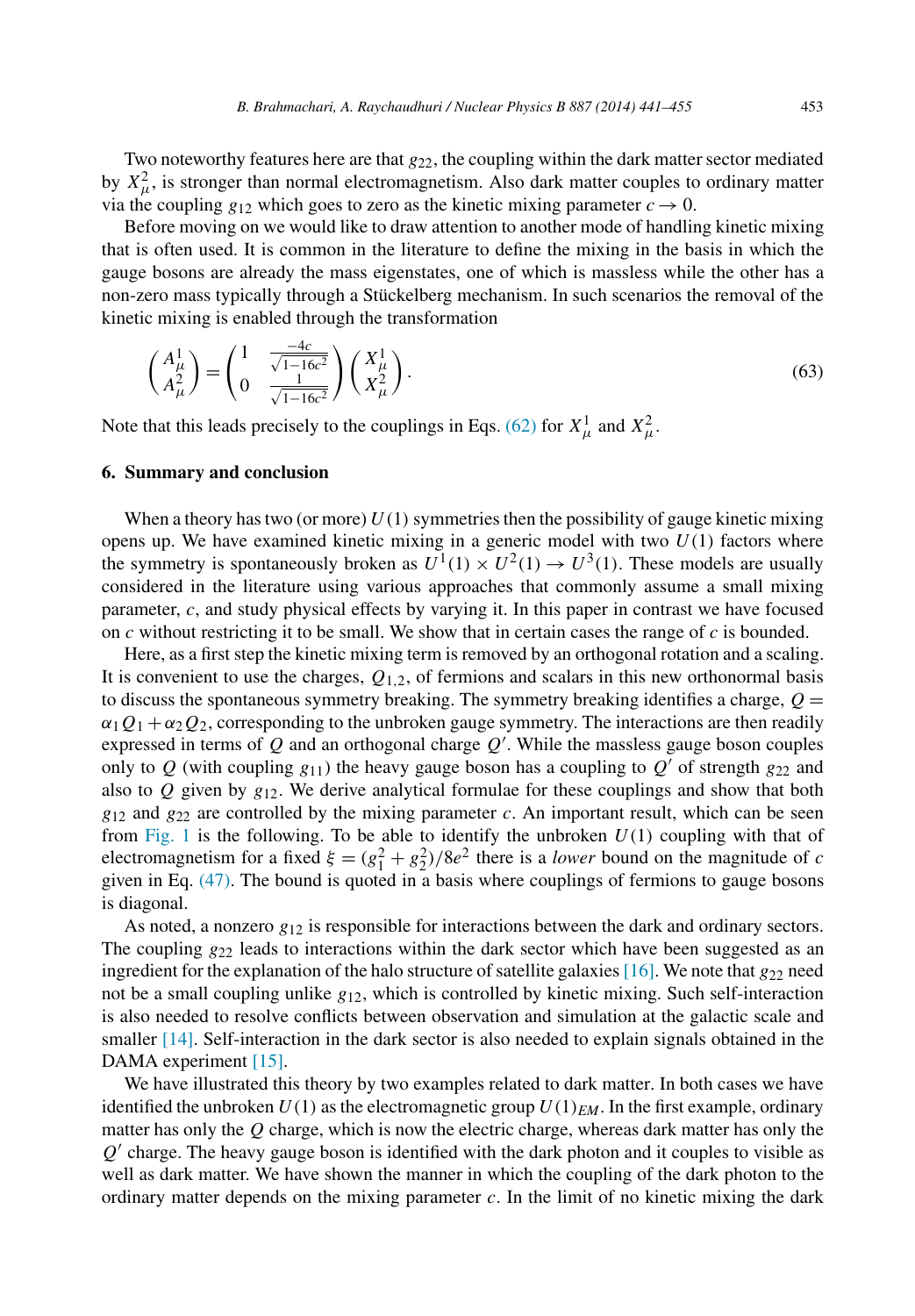<span id="page-13-0"></span>photon does not interact with the ordinary matter at all (except by gravity) and therefore cannot be searched easily in scattering experiments. In the second example we have examined the case where  $U(1)_{EM}$  is kinetically mixed with another  $U(1)$ . This situation can occur only when the two gauge groups have same gauge couplings initially. In this model also we have given analytical formulae for the coupling strengths of heavy and massless gauge bosons. In both cases we have derived analytical expressions for the dark matter self-coupling strengths.

The dark photon has been considered here as an intermediary in interactions linking dark matter with ordinary matter. There is also the possibility that a dark photon may be produced on-shell in physical processes, e.g., in dark matter annihilation. In the literature it has been proposed to look for comparatively light dark photon signals using *e*+*e*− colliders or electron beam dump experiments where an emitted dark photon could decay to a pair of lighter dark matter [\[17\].](#page-14-0) If the dark photon coupling to dark matter is enhanced to large values by an appropriate choice of the mixing parameter  $c$ , as indicated in Section [5.3,](#page-11-0) decays to dark matter will become more prominent. This will permit the dark photon to be detected through these proposed tests.

If the dark photon is relatively light, having mass around 10 MeV, then it can decay to  $e^+e^$ pairs only, i.e., with branching ratio unity, with a lifetime which goes as  $1/c<sup>2</sup>$ . Detection of electron–positron pairs with invariant mass matching the dark photon mass would be a clear signal. If the mass is such that  $\mu^+\mu^-$  decays are kinematically possible then that too could be an alternate detection channel. As formulated, the dark photon coupling to all SM particles should be proportional to the respective electric charges. So, the branching ratio to muons and electrons will differ simply due to the phase space considerations. Electrons and muons of such energy can be observed in neutrino detectors, e.g., SuperKamiokande. If the dark photons are produced in the annihilation of much heavier dark matter particles then one can expect them to be relativistic. In such an event, the decay products will be collimated in the forward direction. A magnetic field will help in separating the decay products and also determine their energy–momentum. A sufficiently high-energy charged particle, e.g., at an accelerator, will emit dark photons by bremsstrahlung which, needless to say, will be suppressed compared to similar  $\gamma$  emission by a factor of  $(\mathcal{O}(c^2))$ . There are therefore several avenues for testing the scenario of kinetic mixing discussed in this paper.

## **Acknowledgements**

The authors are grateful to Professor E. Ma for stoking their curiosity on the role of kinetic mixing in the dark photon models. B.B. would like to thank E.J. Chun for discussions. The research of A.R. is supported by a J.C. Bose Fellowship of the Department of Science and Technology, Ministry of Science and Technology, India (SR/S2/JCB-14/2009 dated 06-07-2010).

### **References**

- [1] [B. Holdom,](http://refhub.elsevier.com/S0550-3213(14)00271-5/bib6B696E65746963s1) Phys. Lett. B 166 (1986) 196.
- [2] F. del Aguila, [G.D. Coughlan,](http://refhub.elsevier.com/S0550-3213(14)00271-5/bib677574s1) M. Quiros, Nucl. Phys. B 307 (1988) 633;
	- F. del Aguila, [G.D. Coughlan,](http://refhub.elsevier.com/S0550-3213(14)00271-5/bib677574s2) M. Quiros, Nucl. Phys. B 312 (1989) 751 (Erratum);
	- T.G. Rizzo, Phys. Rev. D 59 (1998) 015020, [arXiv:hep-ph/9806397;](http://refhub.elsevier.com/S0550-3213(14)00271-5/bib677574s3)
	- S. Bertolini, L. Di Luzio, M. Malinsky, Phys. Rev. D 80 (2009) 015013, [arXiv:0903.4049](http://refhub.elsevier.com/S0550-3213(14)00271-5/bib677574s4) [hep-ph];
	- J. Chakrabortty, [A. Raychaudhuri,](http://refhub.elsevier.com/S0550-3213(14)00271-5/bib677574s5) Phys. Rev. D 81 (2010) 055004;
	- [R.M. Fonseca,](http://refhub.elsevier.com/S0550-3213(14)00271-5/bib677574s6) M. Malinsky, F. Staub, Phys. Lett. B 726 (2013) 882.
- [3] K.S. Babu, C.F. Kolda, [J. March-Russell,](http://refhub.elsevier.com/S0550-3213(14)00271-5/bib596D69787468s1) Phys. Rev. D 57 (1998) 6788; [D. Feldman,](http://refhub.elsevier.com/S0550-3213(14)00271-5/bib596D69787468s2) Z. Liu, P. Nath, Phys. Rev. D 75 (2007) 115001; E.J. Chun, [J.-C. Park,](http://refhub.elsevier.com/S0550-3213(14)00271-5/bib596D69787468s3) S. Scopel, J. High Energy Phys. 1102 (2011) 100.